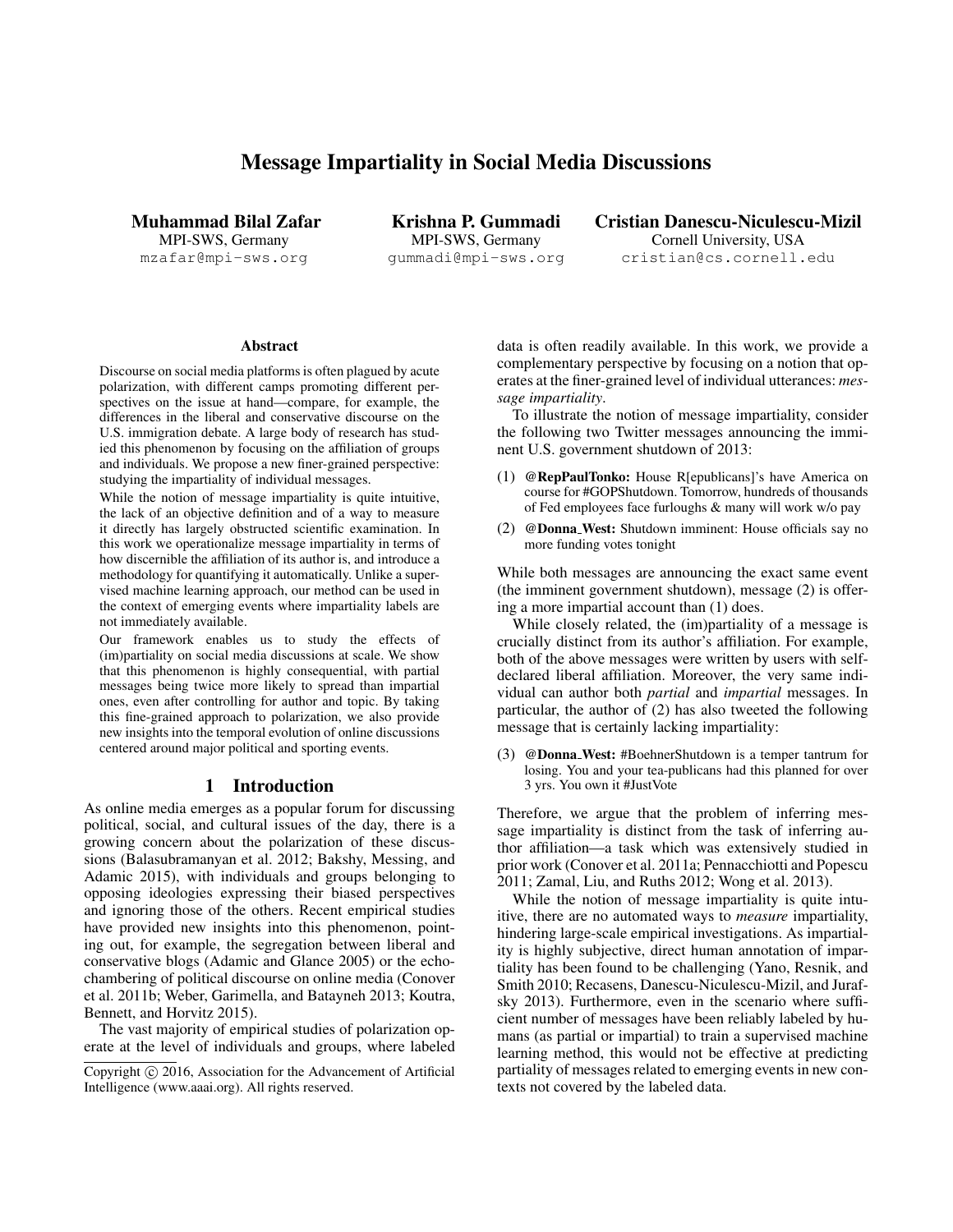Against this background, in this work, we propose and validate an *operational* definition of message impartiality that allows us to automatically quantify message impartiality in a variety of contexts and emerging events, without needing to constantly regenerate impartiality labels. Our main insight is to exploit the inherent relation between impartiality of a message and the discernibility of its author's affiliation: the more impartial a message, the harder it is to infer the affiliation of its author from its content. For example, message (2) above is more impartial than (3) because it is harder to predict the affiliation of its author (which is liberal) from its content.

Building on this insight, we show how message impartiality can be successfully operationalized in terms of the *confidence with which the its author's affiliation can be inferred*, leading to a measure that aligns well with human intuition across multiple events, spanning both politics and sports. We further show that we can fully automate this framework, and that, unlike a machine learning approach trained directly on impartiality labels, our method can be used in the context of emerging events where such labels are not immediately available.

The ability to automatically quantify impartiality enables a large scale exploration of online polarization from a new fine-grained perspective, bringing new insights into this phenomenon. For example, we find that message impartiality is highly consequential, with partial tweets being twice more likely to be retweeted than impartial ones. This effect holds even when the impartial and partial messages are on the same topic and are sent by the same user.

One of the main motivations for focusing on messagelevel impartiality—rather than on author-level affiliation—is the observation that single individuals can vary their level of impartiality over time. To better understand this individuallevel variation we study the social media discourse related to three major political and sporting events: the U.S. government shutdown of 2013, Super Bowl 2014 and Super Bowl 2015. We find that individual users do indeed change the level of impartiality of their messages over the spread of an event, and that, this variation is systematically tied to the evolution of the offline event.

To summarize, in this paper we: propose new way to operationalize the concept of message impartiality (Section 2); show that the resulting measure aligns with human judgments of impartiality (Section 3); develop a framework for automatically quantifying message impartiality (Section 4); conduct a large-scale study of message impartiality in the Twitter social network (Section 5); and provide new insights into this phenomenon (Section 6).

# 2 Operationalizing impartiality

To operationalize<sup>1</sup> message impartiality, we need to understand *what does it mean for a message to be impartial,* and *how can we measure the impartiality of a message.* Here we propose an informal characterization of this intuitive notion

and discuss its relation to the better studied notion of affiliation. Building on this discussion, we then introduce a new way to operationalize this phenomenon that will enable us to quantify and study it at scale.

## 2.1 Characterizing the notion of impartiality

Consider the Twitter messages (1) and (2) shown in Section 1. Although both messages share the same news impending government shutdown—they differ dramatically in the way they convey it. That is, message (1) is, at least intuitively, less impartial than message (2). In this particular case, the difference seems to stem from the fact that message (2) announces the imminent government shutdown without leaning towards any party position, whereas, message (1) implicitly blames the Republicans while announcing the exact same news. While, this is an argument specific to this example, it does highlight some of general properties of the intuitive notion of impartiality:

- 1. Impartiality is a *property of the message and not of its author*. This follows the intuition that the knowledge of the affiliation of a message's author is not sufficient to determine whether the message is impartial or not. As exemplified in Section 1, authors from same affiliation can write both impartial and partial messages (examples (2) and (3) respectively) on the same topic.
- 2. Message impartiality *is not an absolute notion and is defined with respect to a given context*: a topic of discussion and a given set of (two or more) relevant affiliations (liberal and conservative in our running example). Importantly, a message can be considered impartial in one context and partial in another. For example, the message "Broncos is the best team in the world" is blatantly partial in the context of the Super Bowl but impartial in the context of the government shutdown.
- 3. Impartiality of a message is *not related to the truth value of the message*. A true statement can be partial or impartial, depending on the context in which partiality is being determined. For example, the statement "Greenhouse gases have risen", while being true, might still convey liberal partiality in the context of the global warming debate. The reason is that this statement represents the liberal point of view on the topic and not the perspective of conservatives, who generally deny the true statement (McCright and Dunlap 2000).<sup>2</sup>

Finally, we note that while the concepts of impartiality and sentiment seem related, high sentiment in a message does not always imply high partiality and vice versa. We discuss this further in Section 5.5.

#### 2.2 Operational definition of impartiality

While the notion of impartiality described above is widely and intuitively understood (Gert 1995), we still lack a direct way to measure the degree of impartiality of a given message. We now propose an operational definition of this concept that allows it to be objectively quantified:

<sup>&</sup>lt;sup>1</sup>Where, by operationalization, we mean making an intuitive fuzzy concept measurable, as it is common in social sciences.

<sup>2</sup> *"Reality has a well known liberal bias."* — Stephen Colbert (at the 2006 White House correspondents' dinner).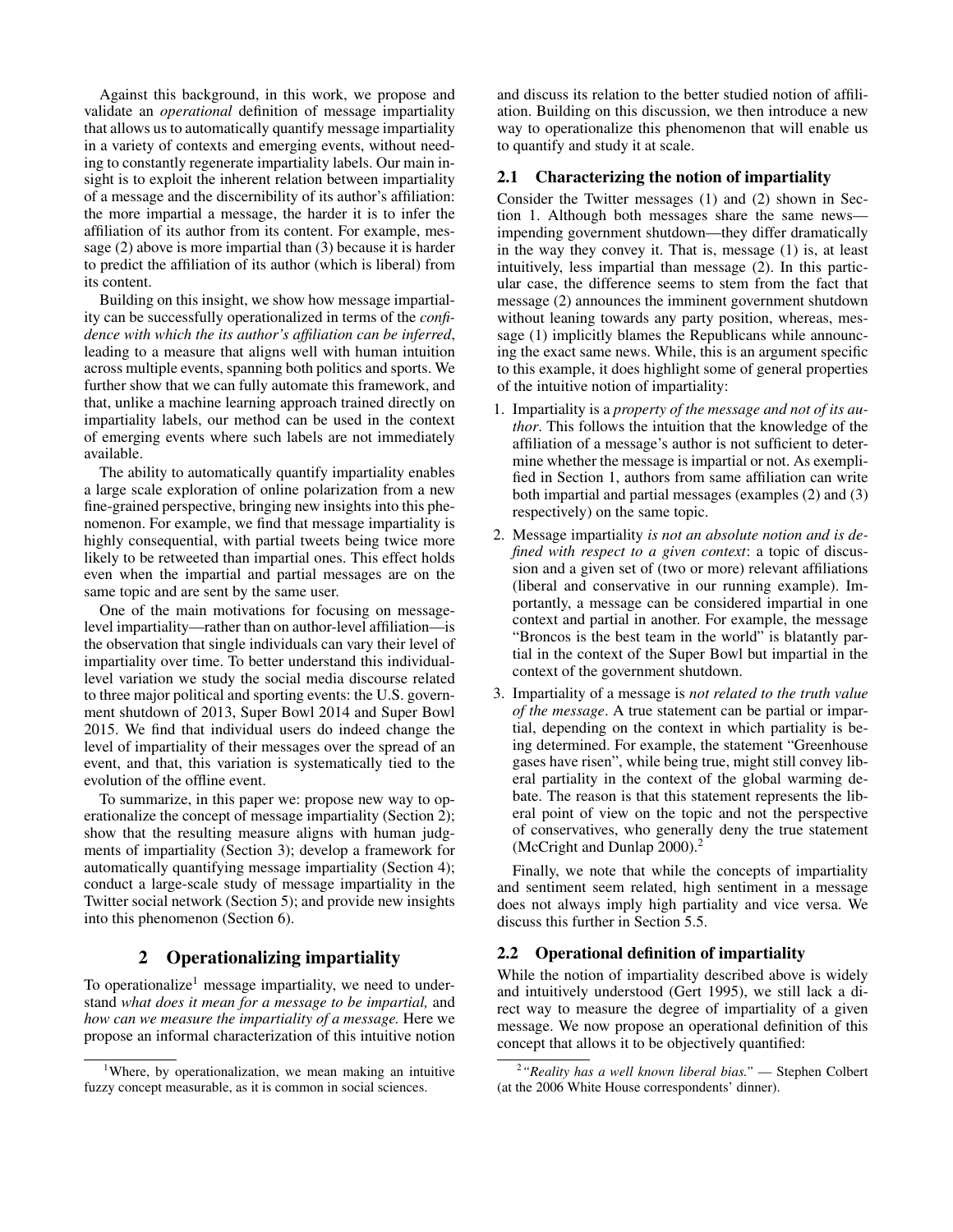Given a context (e.g., U.S. government shutdown) and a set of two possible affiliations (e.g., liberal and conservative), the impartiality of a message refers to the uncertainty (or lack of confidence) in inferring the likely affiliation of its author from the content of the message. *That is, the harder it is to infer the affiliation of a message's author, the more impartial that message is.*

Applying this definition to our running examples, message (2) would be deemed impartial since the political affiliation of the author (liberal) cannot be inferred from the text. On the other hand, the content of message (1) suggests that the author was most probably a person with liberal affiliation and hence it would be deemed partial.

Note that while this definition can can be intuitively extended to events with more than two affiliations, for the sake of simplicity, in this work we *only consider events with two affiliations*. Having more affiliations may give rise to complications (e.g., in a n-party system accommodating a scenario where multiple affiliations share the same perspective) that would require a dedicated analysis. Hence, we leave it as an avenue to be explored thoroughly in future work.

# 3 Validating the operational definition of impartiality using human annotation

So far, our operationalization of message impartiality has been agnostic regarding *how* the confidence in discerning author affiliation of a message is estimated. In this section we will use human annotators to assess *affiliationdiscernibility* in order to establish the validity of our approach. In the next section, we will propose a method for quantifying discernibility *without* relying on human labels, therefore, fully automating our method for estimating message impartiality.

## 3.1 Determining affiliation-discernability using human annotators

Task design (HAT-a). Assume a set of messages coming from authors with two different affiliations  $A_1$  and  $A_2$ . The goal is to evaluate how impartial each message is.

For each message we ask  $n$  different human judges to guess the likely affiliation of the author of the message. We estimate the confidence in discerning author affiliation as the agreement level among the judges: the higher the agreement, the easier it is to discern the affiliation of the author and thus, the more partial the message. Formally, the agreement score for the message can be computed as:

$$
\alpha = \max(\alpha_1, \alpha_2),\tag{1}
$$

where  $\alpha_i$  is the number of humans that inferred the author affiliation to be  $A_i$ . For highly partial messages, we expect the human judges will have very high agreement ( $\alpha$  close to  $n$ ), whereas for impartial messages, since the messages themselves do not provide any cues about author affiliation, the judges would be making random guesses, so the agreement should be close to  $\left[\frac{n}{2}\right]$ .

Task implementation. Having specified the design of the task, we implement it to quantify message impartiality in a real-world dataset. The dataset consists of tweet messages related to the discussions of two highly polarized events: 1) U.S. government shutdown, posted by users with *known* Democratic or Republican affiliation and 2) Super Bowl 2014, posted by *known* fans of Denver Broncos or Seattle Seahawks (the two contestant teams). Details of how this data was collected are given in Section 5.1.

For each of the two events, we select 400 messages (200 random messages from each affiliation) and for each message, we ask  $n = 10$  different human judges to infer the affiliation of the author of the message.

To get a set of reliable human judges, we use Amazon Mechanical Turk platform. We specifically use AMT 'categorization masters' who have a record of performing tasks with high accuracy. Moreover, since we are focusing on events pertaining to U.S. politics and sports, the workers were chosen to be exclusively from the U.S. Each AMT judge was shown a set of 85 tweet messages related to one of the events. For example, the question for annotating one message was:

*Event:* U.S. government shutdown of 2013

*Tweet:* We can't stop the rain but together we can stop this shutdown. Enough is enough. #JustVote to reopen the govt *Question:* The user posting this tweet is:

 $\diamond$  Democratic-leaning

 $\diamond$  Republican-leaning

Judges were given 50 minutes to complete the task and the reward for each task was set to 5 USD. To ensure quality control, 5 out of 85 messages (placed at random points) in each set were designated as 'test messages' and were chosen such that their author affiliation was very clear. If a judge did not infer correct author affiliation for at least 4 out of these 5 test messages, we discarded all of their responses.

Table 1 shows some of the messages where all the judges inferred the same author affiliation ( $\alpha = 10$ ) and where only around 50% judges ( $5 \le \alpha \le 6$ ) inferred the same affiliation: messages where affiliations were inferred with high confidence do indeed seem partial, while ones where affiliations were inferred with low confidence appear to be impartial.

### 3.2 Alignment with human intuition

We now validate the methodology described above, by checking whether the resulting message impartiality scores align well with how humans intuitively perceive impartiality. To this end, we collect direct impartiality judgments using the following human annotation task.

Labeling message impartiality directly (HAT-direct). For all the 400 messages for which we computed impartiality scores using the method described above, we also gather "ground truth" (im)partiality ratings by asking 10 different human annotators to directly judge whether the messages are partial or impartial. Since we want these labels to reflect the human judges' intuitive perception of impartiality and not any specific interpretation, we do not define impartiality or provide illustrative examples. Instead we simply ask whether the messages are impartial or not with respect to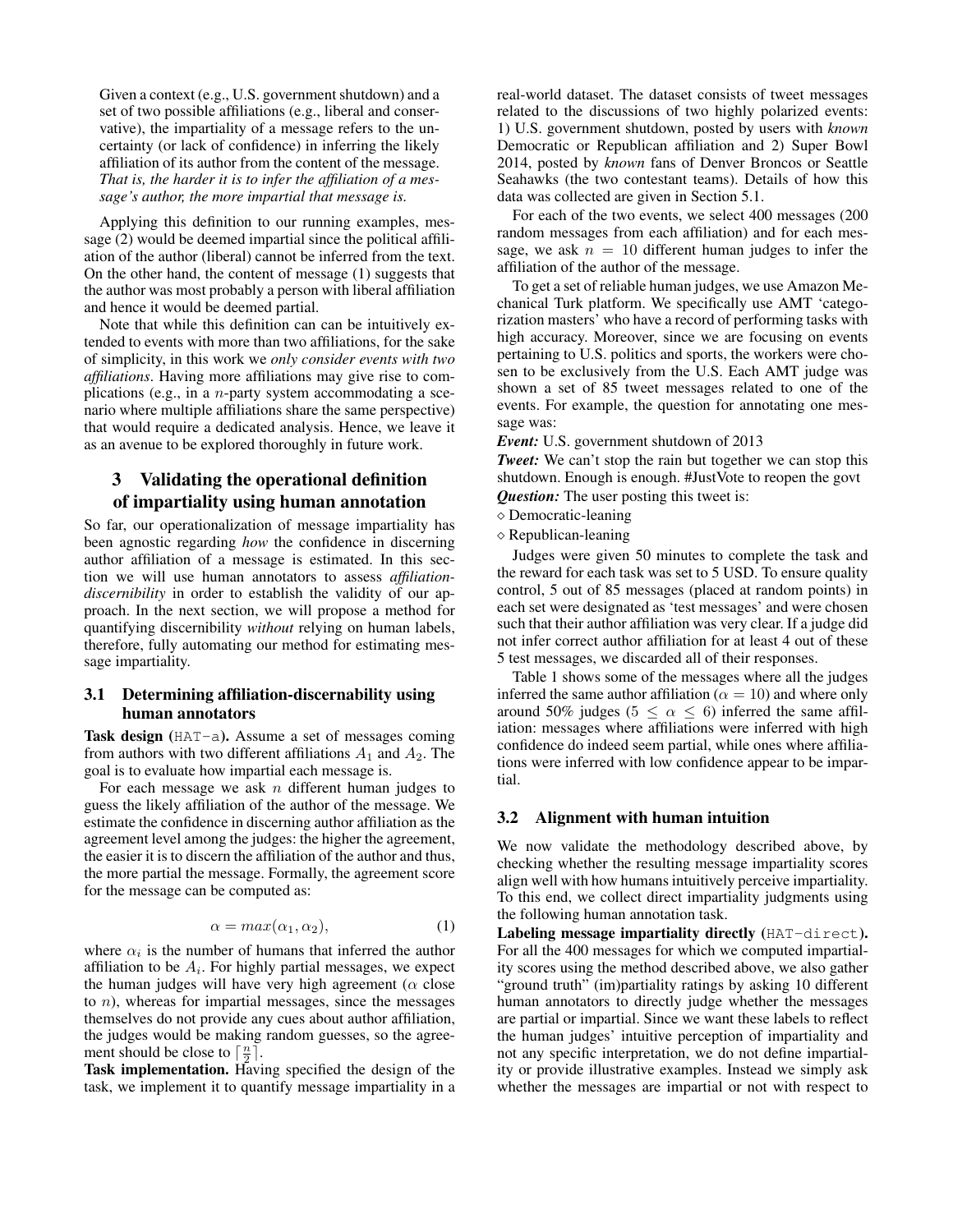| Event                | author<br>Known<br>affiliation | 100% of judges agreeing on the author af-<br>filiation ( $\alpha = 10$ )                                                                        | Around $50\%$ of judges agreeing on the au-<br>thor affiliation ( $5 \le \alpha \le 6$ )                                                      |
|----------------------|--------------------------------|-------------------------------------------------------------------------------------------------------------------------------------------------|-----------------------------------------------------------------------------------------------------------------------------------------------|
| Shutdown<br>2013     | Democrat                       | House Republicans just delivered Americans dys-<br>function, partisanship, and a #GOPshutdown. RT<br>to tell GOP to drop their extreme demands. | O'Malley says Maryland will consider tapping re-<br>serve fund to deal with federal shutdown [url]                                            |
|                      | Republican                     | Its Day 4 of the Democrat's shutdown & Repub-<br>licans have been hard at work finding solutions.<br>Check out this timeline: [url]             | Tonight, our elected officials—or at least their<br>staffers—are holding some very caffeinated dis-<br>cussions. CNN 11pm #shutdown live now. |
| Super Bowl<br>$2014$ | <b>Broncos</b>                 | Here we go! Let this be the ULTIMATE tale of 2<br>halfs! #GoBroncos #ComebackTime                                                               | Been calling a Seattle vs Denver Super Bowl for<br>months btw.                                                                                |
|                      | <b>Seahawks</b>                | We've waited 37 years to say this: Congratulations<br>on your Super Bowl XLVIII win @Seahawks!<br>#GoHawks #Champions #SeattlePride             | Entering #SB48, the fewest points Broncos scored<br>w/ Peyton Manning was 17. Denver scored 8 on<br>Sunday.                                   |

Table 1: Example messages where all/half of the judges agreed on their inferred author affiliation.

the event and the respective sides. $3$  This way, each message receives a *ground truth partiality rating* ranging from –10 to 10, corresponding to the difference between the number of partial and impartial judgments it receives from different annotators.<sup>4</sup>

To see if the impartiality scores  $\alpha$  based on affiliationdiscernability (as obtained via HAT-a) align with the humans' intuition of impartiality, we bin the messages into 6 different *agreement bins* corresponding to all possible  $\alpha$  values, ranging from 5 through 10. Essentially, these bins correspond to the degree of agreement that the annotators had in inferring the author affiliation in HAT-a: the agreement bin of 10 contains all the messages for which annotators inferred the same affiliation, while an agreement bin of 5 contains messages for which half of the annotators inferred one affiliation and the other half inferred the other affiliation. Figure 1 shows the average ground truth partiality ratings for each of these bins, as obtained via HAT-direct; for both events the impartiality scores  $\alpha$  align well with the ground truth.<sup>5</sup> This validates our operational definition of impartiality, showing that the confidence with which the affiliation of the author of a message can be discerned corresponds to the intuitive perception of that message's impartiality. Building on this finding, in the next section we show how to automate the task of estimating the discernibility of author affiliation. to 10, corresponding to the difference between the unificant corresponding to the different elevent the unificant and inpartial judgments it receives from different  $\frac{3}{4}$ . The case of the impartiality scores  $\alpha$  base

#### 4 Automating affiliation-discernibility

So far we have relied on human judgments to determine whether the affiliation of the author of a message can be easily inferred, and consequently, whether that message is partial or not. However these methods are not scalable and can not be applied to real-time emerging events for which annotations are not available. We now show how to take humans out of the loop by fully automating the affiliationdiscernability component of our paradigm.



Figure 1: Our estimation of affiliation-discernibility (obtained via HAT-a, x-axis) aligns well with humans' intuitive perception of message impartiality (ground truth partiality ratings obtained via HAT-direct, y-axis).

Prior work has shown that messages contain cues about the affiliation of their authors (Monroe, Colaresi, and Quinn 2008; Borge-Holthoefer et al. 2015), and that these can exploited by machine learning classifiers to infer the author affiliation automatically. While our goal is not to infer affiliation, our insight is that the posterior class probabilities that these methods assign to each particular message can be used to determine how easy it is to discern their author's affiliation. Following our operational definition, measuring message impartiality is reduced to inferring class probabilities in author affiliation classification task. Next we explore several supervised techniques for inducing class probabilities, which we train on a relatively small seed set of messages for which author affiliations are known. We note that, crucially, as opposed to message impartiality labels, author affiliation labels are often readily available in social media systems and are generally persistent across events. *This allows our paradigm to be applied in real-time to emerging events without requiring any ad-hoc annotation.*

Posterior class probabilities. We start by using two supervised classification algorithms trained to predict user affiliations: naive bayes and bootstrap aggregating with decision trees, or bagged trees. Both of these estimate the posterior class probabilities of the classified items; we will use the maximum class probability for each message as its automatically inferred partiality score (henceforth referred to as *mpscore*). Naive bayes is a popular choice for text classifica-

<sup>&</sup>lt;sup>3</sup>We also give the annotators the option to select "can't tell" to discourage random guesses; this was rarely selected (6% of labels).

<sup>4</sup>Data available at impartiality.mpi-sws.org.

<sup>&</sup>lt;sup>5</sup>The Spearman rank correlation between the impartiality scores  $\alpha$  and the ground truth partiality ratings are 0.34 ( $p < 10^{-11}$ ) for government shutdown and 0.45 ( $p < 10^{-20}$ ) for Super Bowl 2014.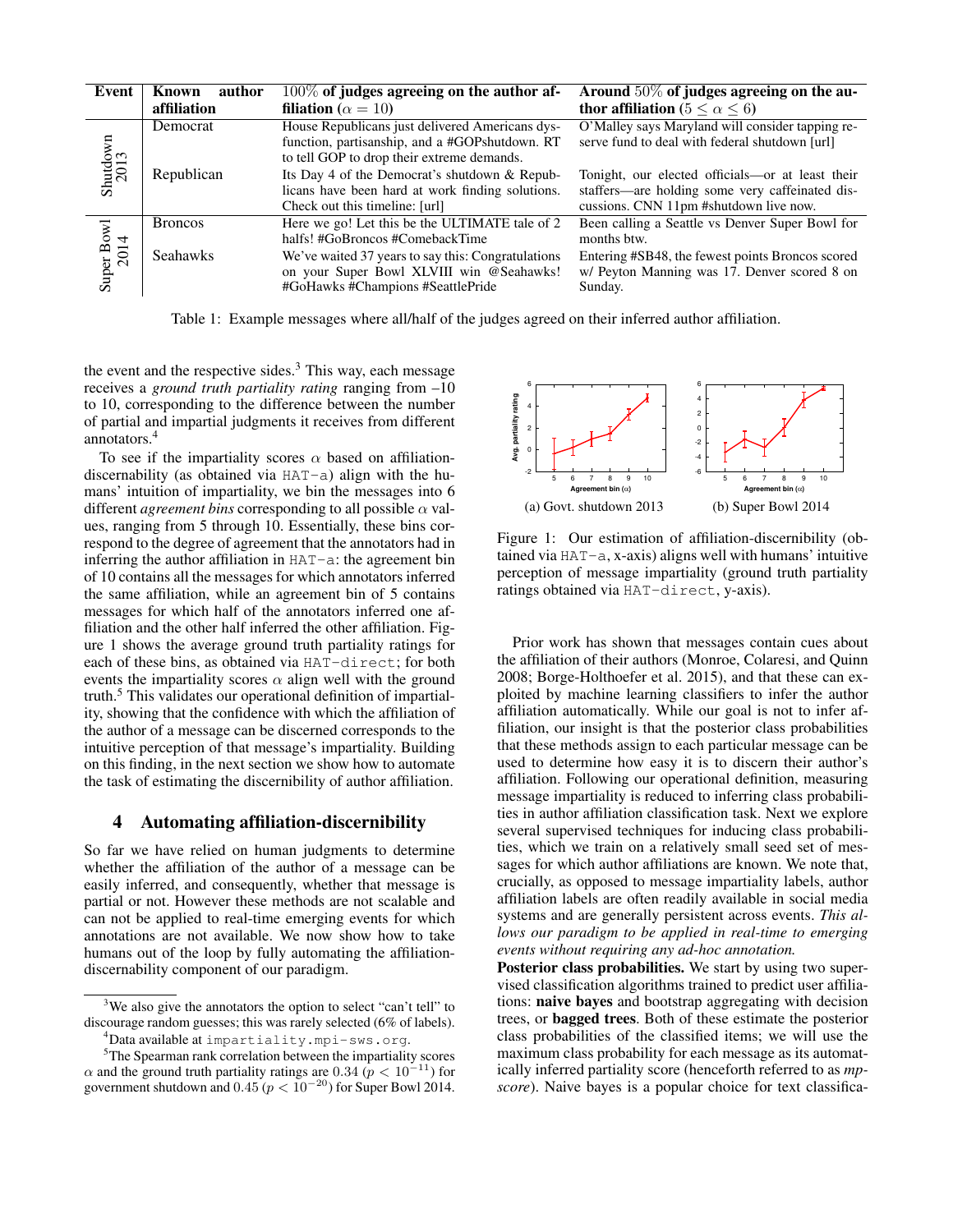tion since it can efficiently handle items with sparse features. Handling sparse features is specially important since tweet messages are very short—maximum of 140 characters—and a single message contains only a few features. On the other side, bagged trees have been shown to produce more accurate posterior class probability estimates (Niculescu-Mizil and Caruana 2005).

Unigram method. It is known that posterior class probability estimates provided by machine learning classifiers are often skewed and hard to interpret (Niculescu-Mizil and Caruana 2005). If available, weight vectors are not always representative of the relative importance on the features (King, Tomz, and Wittenberg 2000). However, in many practical applications, understanding *why* a message is labeled as being partial is desirable (Recasens, Danescu-Niculescu-Mizil, and Jurafsky 2013).

Here we propose a simple unigram based method that is specifically tailored to the task of inferring the discernibility of author affiliation. It is based on the observation that some words can serve as cues of author affiliation, and that the strength of their signal can be quantified (Monroe, Colaresi, and Quinn 2008). Messages including cues with strong affiliation-signals have easy to discern authorship, and thus are partial. In its simplicity this method has the additional advantage of high interpretability, making the link between content and (im)partiality transparent.

The unigram method for assigning *mp-score* to individual messages consists of two main steps: 1) assigning a score to all the unigrams used in all the messages in the discussion, and 2) computing the *mp-score* of a message based on the unigrams contained in it.

The process of assigning score to unigrams works as follows. Consider a discussion consisting of two different affiliations  $A_1$  and  $A_2$ ; as before, we assume to have a training corpus of messages posted by a seed set of authors with known affiliations. For each unique unigram  $u$  in the corpus, we compute the score of u towards an affiliation  $A_i$  as:

$$
s_{u,A_i} = p_{u,A_i} \times \log(\frac{p_{u,A_i}}{q_{u,A_i}}),\tag{2}
$$

where  $p_{u,A_i}$  is the fraction of authors with known affiliation  $A_i$  using u and  $q_{u,A_i}$  is the fraction of authors with a different known affiliation ( $\{A_1, A_2\} \setminus \{A_i\}$ ) using  $u$ .<sup>6</sup>

We compute the final score  $s_u$  of the unigram u as:

$$
s_u = max(s_{u, A_1}, s_{u, A_2}).
$$
\n(3)

We can now assign a message partiality score *mp-score* to any message related to the discussion, even if it is not uttered by authors with known affiliations in our training dataset. Consider message  $m$  that consists of  $z$  unigrams  $(u_1, u_2, ..., u_z)$ , and the corresponding scores of these unigrams are given as  $(s_{u_1}, s_{u_2}, ..., s_{u_z})$ , then the *mp-score* of the message is:

$$
mp\text{-}score_m = max(s_{u_1}, s_{u_2}, ..., s_{u_z}), \tag{4}
$$

where the *max* function here uses the unigram with the highest score (or the most discerning unigram).

| <b>Discussion</b>          | Num. of tweets |
|----------------------------|----------------|
| U.S. government shutdown   | 52,017         |
| Sandy Hook school shooting | 56,535         |
| Zimmerman trial 2014       | 11,174         |
| Immigration reform 2014    | 16,883         |
| 2015 SCOTUS ruling on SSM  | 9,316          |
| Super Bowl 2014            | 100,507        |
| Super Bowl 2015            | 50,042         |

Table 2: Number of tweets for different discussions in our dataset that are authored by users with known affiliations.

### 5 Evaluation

In this section, we evaluate the relative performance of our automated methods in quantifying message impartiality, as well as their effectiveness in retrieving impartial messages in the scenario of an emerging event. To this end, we gathered a dataset related to political and sports discussions on Twitter.

### 5.1 Dataset

Our dataset consists of Twitter discussions around five major events related to U.S. politics<sup>7</sup> and two major sporting events: Super Bowl 2014 and 2015 (Table 2).

For the politics-related events, we obtain a seed set of users with known Democratic or Republican affiliations by leveraging twitter lists (Ghosh et al. 2012). For the sports events, we use keyword matching on the profile descriptions of the users. For example, the two teams competing in Super Bowl 2014 were Denver Broncos and Seattle Seahawks, so we take 'broncos' or 'seahawks' in the profile of a Twitter user to mean that this user is a supporter of (or affiliated with) Denver Broncos or Seattle Seahawks respectively.

In order to collect messages related to a particular event, we select tweets posted around the time when the event occurred by authors from both affiliations and filter them using simple regular expressions. For example, we filtered tweets related to Twitter discussion on President Obama's executive action on immigration reform with the keyword pattern ('\*immig\*') from the tweets posted between Oct. 26, 2014 to Dec. 05, 2014.<sup>8</sup>

#### 5.2 Implementation details

As features for the bagged tree classifier, we use all the unigrams that appear more than 5 times in the messages related to the discussion. As an example, for the government shutdown discussion we obtain a total of 7,994 features, and for Super Bowl 2014 discussion we get 5,336 features. For training the classifier, we use standard parameters (10 base estimators, all samples and all features used for training each base estimator, samples drawn with replacement). We train

<sup>&</sup>lt;sup>6</sup>Among multiple alternative methods for scoring unigrams, we choose this one for its simplicity. For example,  $\chi^2$  feature selection leads to qualitatively similar results.

<sup>&</sup>lt;sup>7</sup>We selected these events by scanning the list of important events in a year compiled by Wikipedia editors and extracting ones with reasonably large participation from politics-related accounts.

<sup>&</sup>lt;sup>8</sup>The immigration reform was formally announced on Nov. 20, 2014, however, there was considerable debate on social media before and after the announcement.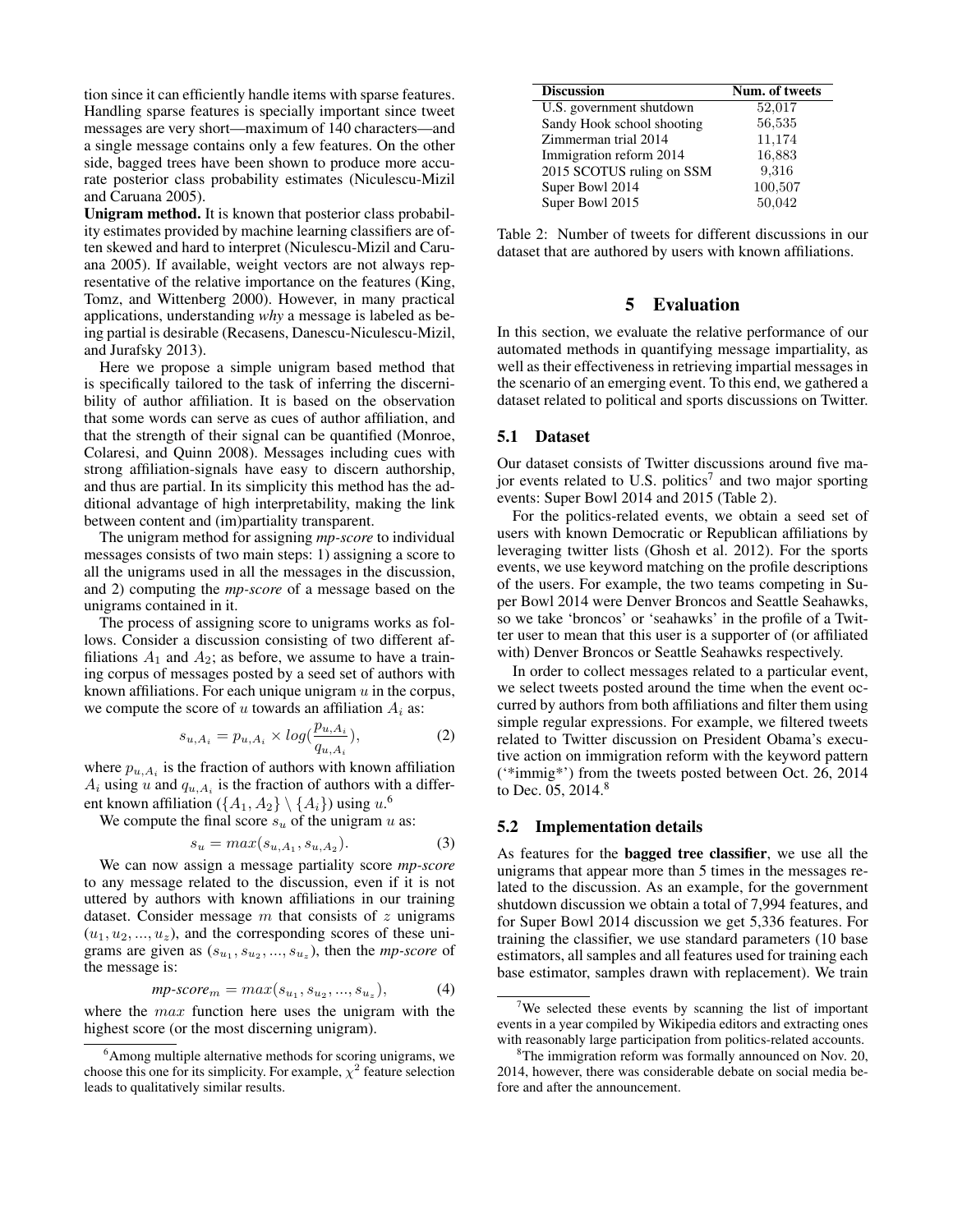| <b>Discussion</b> | <b>Dems/Broncos</b> | <b>Reps/Seahawks</b> |
|-------------------|---------------------|----------------------|
|                   | #GOPShutdown        | #HarryReidsShutdown  |
| Government        | #DemandAVote        | #Obamashutdown       |
| shutdown          | economy             | golf                 |
|                   | hurting             | priests              |
|                   | #TimeToRide         | #GoHawks             |
| Super Bowl        | #GoBroncos          | #12s                 |
| 2014              | orange              | champs               |
|                   | congratulate        | thanks               |

Table 3: Examples of highly partial unigrams related to political/sports discussions according to the unigram method.

the bagged tree classifier for each discussion,<sup>9</sup> and for each message, we use the maximum predicted class probability by the trained classifier as its *mp-score*.

Since naive bayes classifier can handle a large number of features, we include bigram features as well. That is, for training the naive bayes classifier, we use all the unigrams and bigrams that appear more than 5 times in the training set. We obtain a total of 15,640 features for naive bayes in the case of government shutdown discussion and 9,558 features for Super Bowl 2014. Similar to the case of the bagged trees, we train the naive bayes classifier $10$  and use the maximum predicted class probability of the messages as their *mp-score*. **FORM THE CONSERVANT THE CONSERVANT THE CONSERVANT THE SUPRAMENT TO CONSERVANT THE SUPRAMENT CONSERVANT THE SUPRAMENT CONSERVANT THE SUPRAMENT THE SUPRAMENT THE SUPRAMENT THE SUPRAMENT THE SUPRAMENT THE SUPRAMENT THE SUPR** 

In the unigram method we assign scores to all unigrams in the corpus using Equation (3). Table 3 shows some unigrams with high scores, and offers some insights into the partisanship of the discussions: the Democrats are blaming the Republicans for *hurting* the *economy*, while Republicans are blaiming *Obama* and are outraged that his favorite *golf* courses were spared from the shutdown.

### 5.3 Alignment with ground truth ratings

In order to measure the performance of our automated methods, we check the relation between the *mp-score* assigned by these methods and the ground truth partiality ratings. We divide messages into five different bins based on the scores assigned by each method: the first bin contains messages deemed to be most impartial (the bottom  $20^{th}$  percentile of all *mp-scores*), while the last bin contains messages considered most partial.

Figure 2 shows that the (im)partiality scores inferred by our automatic methods align well with human perception for messages related to both the Shutdown and Super Bowl events.<sup>11</sup> Note that our affiliation-discernability methods do not rely on any human-generated impartiality labels. We also find that the implementations based on machine learning



Figure 2: The automatically inferred partiality scores (*mpscore*, x-axis) align well with human intuition (ground truth partiality obtained via HAT-direct, y-axis). Bins with less than 10 data-points are ignored.

classifiers do not distinguish very well between messages that are impartial and those that are mildly partial, which can be attributed to the skewness in the estimation of posterior class probabilities (as previously discussed); in particular, the median class probability is 0.98 for naive bayes and 1.00 for bagged trees.

In the remainder of this paper we will use the unigram method to study message impartiality at scale. Beyond providing a better alignment with human intuition, this method also has the advantage of being transparent in terms of the content features that contribute to the impartiality score.

## 5.4 Applicability to emerging events

One major advantage of our framework is that it can be used to quantify impartiality of messages related to emerging events, as long as they involve the same pair of affiliations. In contrast, directly applying a supervised machine learning method would involve regenerating partiality labels for messages related to emerging events. Here we provide empirical evidence for the advantage of our methodology based on affiliation-discernability (henceforth *discernability method*) by comparing it to a supervised machine learning method trained directly on impartiality labels (henceforth *direct ML method*) to an event that was not previously used in any of our analysis: the 2015 Supreme Court ruling on samesex marriage (henceforth *SCOTUS ruling*).

Since we treat the SCOTUS ruling as an emerging event, neither of the methods has access to any new information or labels pertaining to this event. In this scenario, we compare the performance of our affiliation-discernability method with that of an SVM classifier directly trained on human-annotated (im)partiality labels (gathered using HAT-direct) for messages related to a prior event, namely, the government shutdown.<sup>12</sup>

For evaluation, we collect ground truth partiality labels for 400 messages from the SCOTUS ruling (200 random messages from each affiliation) using HAT-direct and compare the two methods on the tasks of retrieving both partial and impartial messages. We rank the messages based on class probability given by the SVM in the *direct ML*

 $9$ The 10-fold cross validation accuracy was 80.3% for shutdown discussion and 86.7% for Super Bowl 2014.

 $10$ The 10-fold cross validation accuracy was 87.1% for shutdown discussion and 88.5% for Super Bowl 2014.

<sup>11</sup>The Spearman rank correlation between the *mp-score* assigned by these implementations and the ground truth partiality are 0.41, 0.25 and 0.20 for unigram method, naive bayes and bagged trees, respectively, for government shutdown (p-values  $< 10^{-6}$ ); for Su-

 $12$ The cross-validation accuracy of the SVM on the government shutdown event is 77%.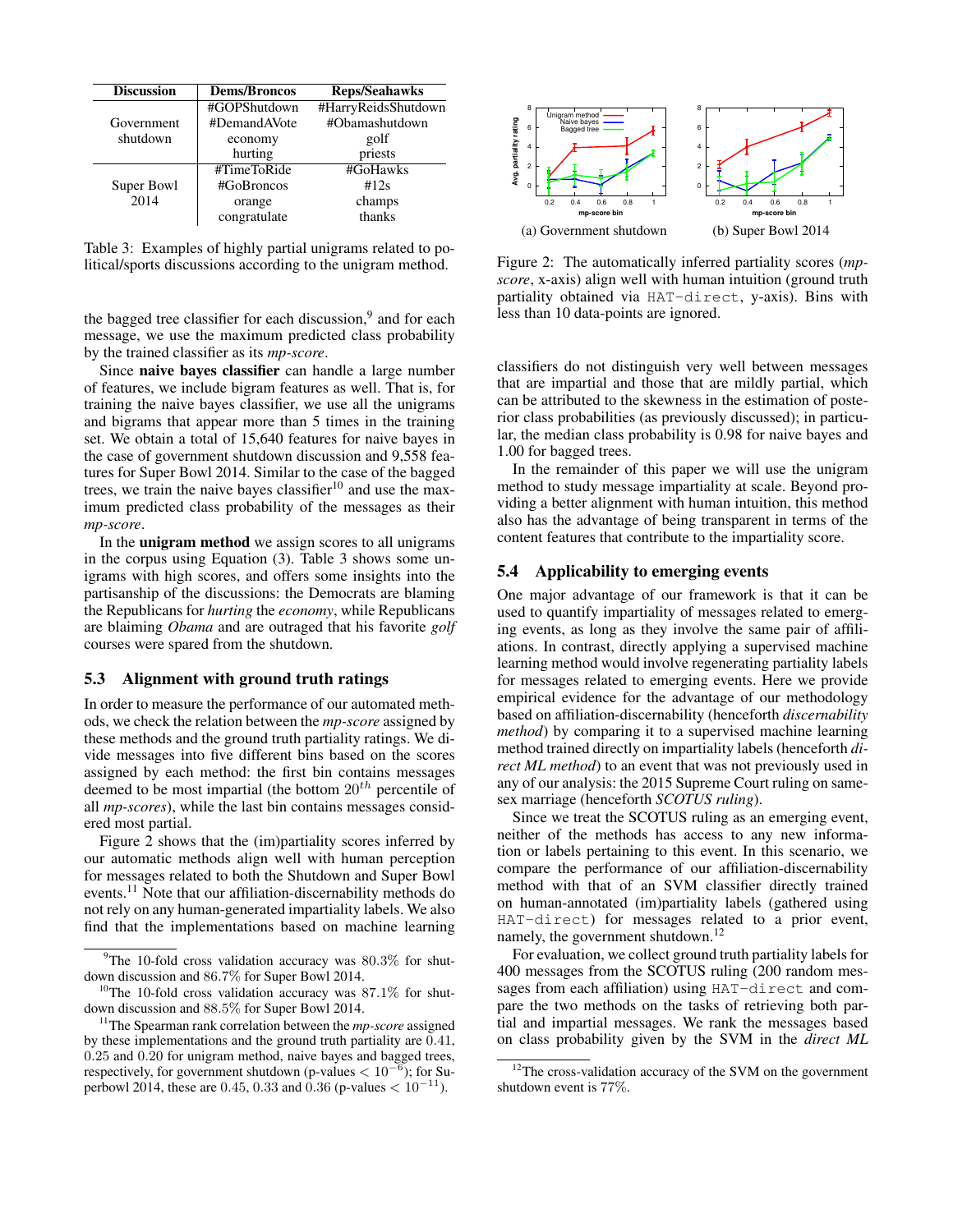| <b>Method</b>         | Partial | <b>Impartial</b> |
|-----------------------|---------|------------------|
| Direct ML method      | 0.95    | 0.10             |
| Discernability method | 1.00    | 0.60             |

Table 4: Precision@20 for the task of retrieving partial and impartial messages in an emerging event. Our affiliation-discernability method outperforms a machine learning method that is trained directly on impartiality labels.

*method*<sup>13</sup> and, respectively, the *mp-score* of the *discernability method*. For both methods, we compute the precision@20, a standard information retrieval metric used for evaluating retrieval tasks.<sup>14</sup>

The results are shown in Table 4: both methods have high precision@20 for retrieving partial messages. However, for the task of retrieving impartial messages, the *discernability method* has a much higher precision@20 than the *direct ML method*. This confirms our intuition that while affiliationdiscernability transfers well from one event to another, this is not the case for direct supervised methods of measuring impartiality, as they rely on event-specific cues and thus require new impartiality-annotated data for each new event.

#### 5.5 Limitations and discussion

Our evaluation of the three implementations of our automated methodology shows that they can measure impartiality reasonably well on real-world datasets related to political and sporting events. As a first attempt to quantify this phenomenon, this framework has some important limitations. For example, it can fail in particular cases involving the use of creative language, such as sarcasm, and there is room for introducing better linguistically informed methods for quantifying impartiality. For example, one could devise methods that leverage negations, hedges, discourse markers and conversational patterns to infer author affiliation more robustly. Similarly developing better machine learning techniques that provide more realistic class probability estimates could also lead to better performance. Since such improvements fall beyond the scope of this paper, we leave it as a venue to be explored in future work.

We showed that an advantage of our methodology stems from the fact that affiliation labels are more persistent across events, as opposed to message-level impartiality annotations. For example, there are many events related to U.S. politics (U.S. government shutdown 2013, Sandy Hook shootings, George Zimmerman's trial, etc.) for which one could use same seed set of users with known Democratic and Republican affiliations to quantify impartiality in messages related to any of these discussions. However, there might be cases where individual users change affiliations, either following a major event (2015 attacks on Charlie Hebdo offices) or gradually over time (acceptance of gay marriage in a community). In these cases, one would need to re-annotate

| <b>Discussion</b>   | Avg. partiality rating |         |  |
|---------------------|------------------------|---------|--|
|                     | Impartial              | Partial |  |
| Government shutdown | $-1.2$                 | 4.7     |  |
| Super Bowl 2014     | $-0.6$                 | 5.8     |  |

Table 5: The average ground truth partiality ratings for messages that fall in our binary (im)partiality bins.

author affiliations to quantify impartiality. Even so, annotating author affiliations for each event is still more efficient than annotating individual messages, since often in social media, the number of users is significantly less than the number of messages that they are producing.

Finally, we explore the extent to which the (im)partiality of a message is related to the sentiment it expresses. We take 100 most partial and 100 most impartial tweets—as identified by the unigram method—posted by both Democratic and Republican leaning users from the discussion related to the U.S. government shutdown 2013. We labeled the sentiment of each tweet using a state-of-the-art Twitter sentiment classifier (Gonalves et al. 2013). We find that the average sentiment score for partial and impartial tweets posted by Democrats is  $-0.22$  and  $-0.25$  respectively, whereas, the respective average sentiment score for partial and impartial tweets from Republicans is −0.28 and −0.20. The negative sentiment was expected, as the shutdown was generally perceived as a negative event. Similar sentiment score for both partial and impartial tweets (from both Democratic and Republican sides) suggests that, at least in this case, the degree of impartiality of a message is not tightly related to the sentiment contained within.

# 6 Case study: Impartiality in Twitter discussions

We now apply the methodology developed so far to characterize impartiality in Twitter discussions at scale. Specifically, we ask the following questions about the dynamics of impartiality:

- Does partial content spread more virally than impartial content?
- Does the level of message (im)partiality change during the course of a discussion?
- Do individual users change their levels of (im)partiality during the course of a discussion?

Does partial content spread more virally than impartial content? We compare the virality of partial and impartial messages in our dataset, where virality of a message is taken to be the number of times it was retweeted.<sup>15</sup>

So far, we have used a continuous measure of message impartiality. For the purpose of this analysis we assign binary partial/impartial labels to messages based on the distribution of the *mp-score* in the labeled part of the data. We mark all

 $13$ Using bagged tree and naive bayes instead of SVM in direct method also produces very similar results.

<sup>&</sup>lt;sup>14</sup>We consider messages with a ground truth partiality rating greater than 2 (smaller than  $-2$ ) as being partial (impartial).

 $15$ For the tweets considered here, we re-gathered their retweet counts from Twitter API at least one month after the discussion to make sure that the retweet counts have stabilized.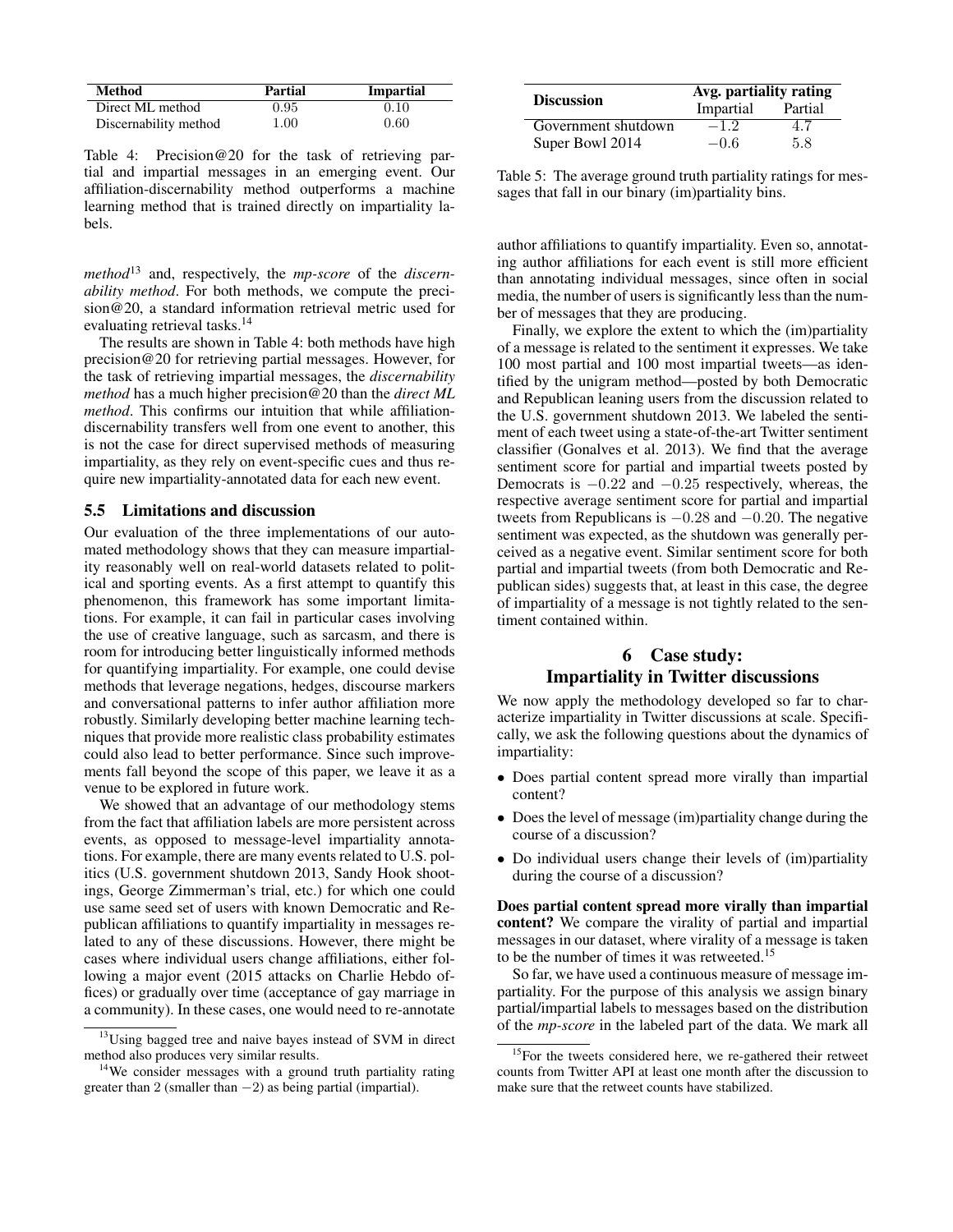| <b>Discussion</b>   | # Users | Avg. of PAR | Avg. of IMP    | p-value           |
|---------------------|---------|-------------|----------------|-------------------|
| Government shutdown | 231     | 0.162(22.3) | $-0.331(14.4)$ | $\sqrt{10^{-14}}$ |
| Sandy Hook Shooting | 120     | 0.182(20.5) | $-0.191(12.1)$ | $< 10^{-6}$       |
| Zimmerman Trial     | 67      | 0.143(30.4) | $-0.149(15.1)$ | ${}< 0.01$        |
| Super Bowl 2014     | 339     | 0.010(5.9)  | $-0.141(2.2)$  | ${}< 0.05$        |

Table 6: Partial messages are twice more likely to be retweeted: p-values for Wilcoxon signed-rank test for the comparison of partial (PAR) and impartial (IMP) tweets. For all the events, the normalized virality (z-score) is above the per-user average for partial messages ( $> 0$ ) and below per-user average for impartial messages ( $< 0$ ). The un-normalized virality (shown in parentheses) for partial messages is roughly double that of impartial messages.

messages with *mp-score* < 0.1 as *impartial* and all those with  $mp\text{-}score \geq 0.4$  as *partial*. As shown in Table 5, this binary binning aligns well with human intuition.

To analyze the impact of impartiality on message virality, we need to disentangle it from the popularity of the topic in which a message appears and from characteristics of its author. For example, highly popular users (having millions of followers) are likely to be retweeted more than less popular users, regardless of what they tweet. Similarly, a highly popular discussion will inherently attract more retweets.

To control for these confounding factors, we compare the virality of partial and impartial messages posted by the same user within a given discussion. To this end, we standardize the retweet counts of all the messages of a user by converting individual retweet counts to their z-score,  $16$  after discarding users that did not post at least one partial and one impartial message during the discussion. This leads to a within-user paired comparison to which each user contributes equally: for each user we take the average virality z-score of their partial messages (PAR), and the average virality z-score of their impartial messages (IMP), and compare the resulting two sets using Wilcoxon signed-rank test. The results of this paired statistical test (Table 6) show that partial messages are indeed significantly more likely to be retweeted than impartial ones, even when they are sent by the same author and are on the same topic. between each to destrained universal many mathematic through the counterparts of the counterparts of the counterparts of the counterparts of the counterparts of the counterparts of the counterparts of the counterparts of

Does the level of message (im)partiality change during the course of a discussion? To answer this question, we analyze the average daily message partiality in the discussion of U.S. government shutdown of 2013—an event that went through several offline developments. The results, presented in Figure 3, show that the discussion stays somewhat impartial untill Sep. 26, 2014. However, we see a sharp rise in partiality on Sep. 27, corresponding to the U.S. Senate amending a bill related to Affordable Care Act, a move which would eventually lead to the Oct. 1 shutdown. Similarly, we see an increase in partiality immediately after the start of shutdown. Further fluctuations in partiality can also be mapped to offline developments. Finally, after the shutdown ended on Oct. 16, we can see gradual decrease in partiality suggesting that the discussions returns to a relatively impartial point after the issue has been resolved.



Figure 3: Fluctuations in partiality (*mp-score*) over the development of the Shutdown 2013 event; solid line indicates October 1st, the day the government shut down.

Do individual users change their levels of (im)partiality during the course of a discussion? As exemplified in the introduction, an author with a given affiliation can post both partial and impartial messages. Here, we study this phenomenon more generally and investigate whether individual users in Twitter vary their levels of (im)partiality over time.

In order to study the change in individual users' (im)partiality over time, we consider three discussions: U.S. government shutdown of 2013, Super Bowl 2014 and Super Bowl 2015. We divide these discussions into three different time intervals: before the event, during the event and after the event. For users with known affiliations (Democrats / Republicans, Broncos / Seahawks, Patriots / Seahawks) *who have posted messages in all three intervals*, we calculate their average partiality (the average *mp-score* of the messages that they posted) during each interval.

Figure 4 shows the changes in average user partiality during the three events. It can be seen that in all three discussions, the average partiality is high around the time when the event was taking place. This confirms our intuition that even users with set affiliations can vary their level of partiality during the course of a discussion.

## 7 Related work

A large body of research has focused on detecting polarization in various offline and online contexts. For example, studies have analyzed congressional votes in order to understand polarization in the context of U.S politics (Mc-Carty, Poole, and Rosenthal 2006, inter alia). Similarly, other studies have shown that political discussions in online world occur within highly polarized communities of users sharing similar political leanings or ideologies, with relatively little exchange of information between commu-

<sup>&</sup>lt;sup>16</sup>Z-score of a sample indicates the signed number of standard deviations that the sample is away from the population mean. Converting a retweet count to z-score ensures that popular users with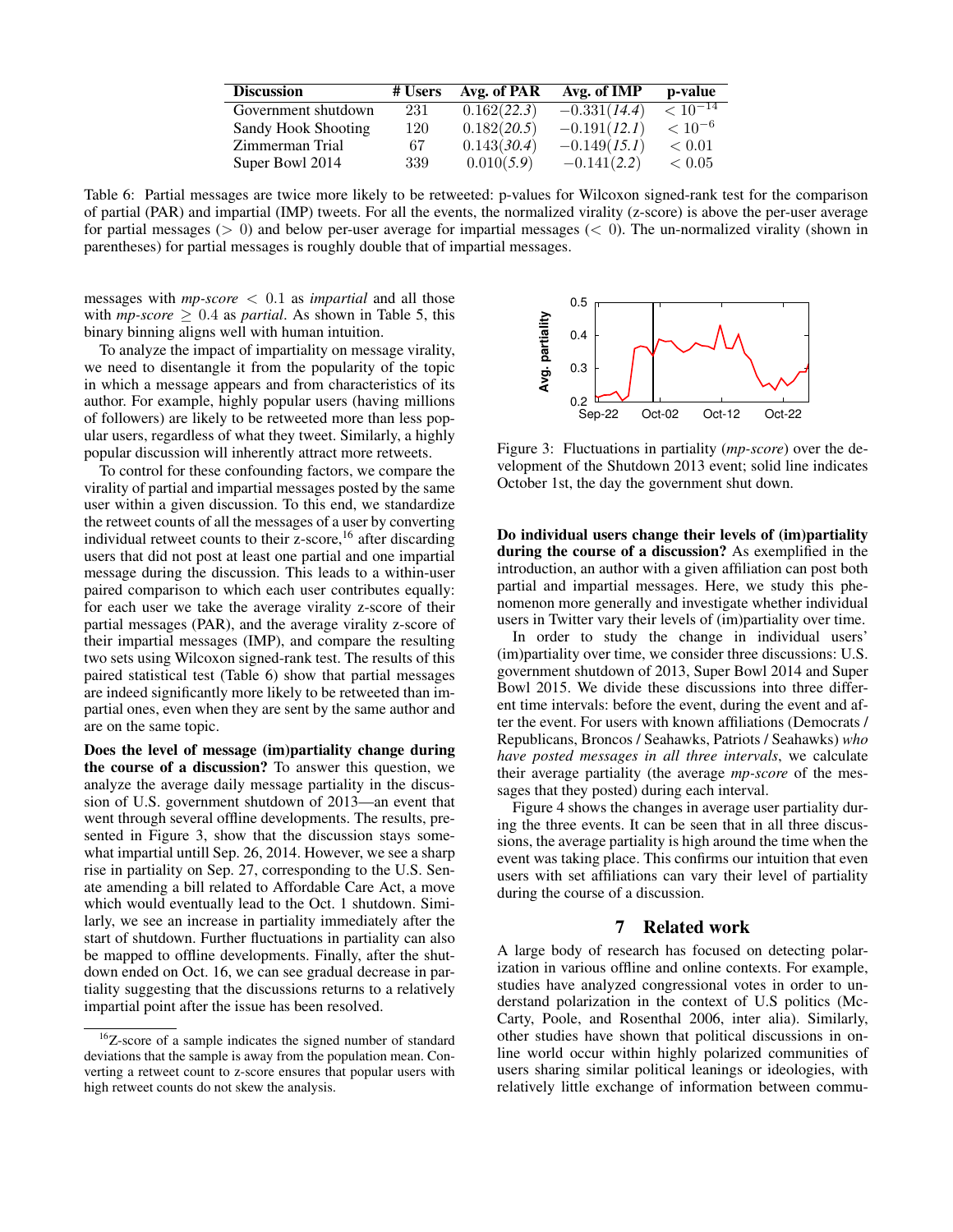

Figure 4: Change in user partiality (*mp-score*) around major events; each bin reflects the partiality of messages posted by the same group of users during the three intervals. Consistently across the three events, users post more partial messages around the time the event takes place (middle bars).

nities (Adamic and Glance 2005; Conover et al. 2011b; Weber, Garimella, and Batayneh 2013). Some prior studies have explored the bias of media sources using human annotations (Yano, Resnik, and Smith 2010; Budak, Goel, and Rao 2015) or unsupervised methods (Niculae et al. 2015b). In this work, we provide a finer-grained perspective on polarization by designing a framework that operates at the granularity of individual messages.

Another line of research has focused on detecting the political leaning of individual users in social media (Conover et al. 2011a; Pennacchiotti and Popescu 2011; Zamal, Liu, and Ruths 2012; Wong et al. 2013). As discussed in the introduction, the problem of measuring the impartiality of an individual message is crucially different from that of detecting its author affiliation.

A number of studies have used difference in language usage to detect polarity. For example, our unigram implementation is directly inspired by a comparison of methods capturing partisanship-inducing words in senate speeches (Monroe, Colaresi, and Quinn 2008). Another study pointed out that difference in usage of a hashtag by two parties can be used to measure political leaning (Weber, Garimella, and Teka 2013). In the context of Egyptian politics language differences are used to classify tweets into pro and anti-military categories (Borge-Holthoefer et al. 2015). We use insights from these studies to propose an automated way to quantify message impartiality.

The problem of detecting impartiality in a message is also different from detecting sentiment (Pang, Lee, and Vaithyanathan 2002) and subjectivity (Wiebe et al. 2004). While earlier works have tried to use sentiment analysis to quantify political polarity of messages (Wong et al. 2013, inter alia), and showed that news articles with high sentiment tend to attract more popularity (Reis et al. 2015), we show that the sentiment of a message does not necessarily correspond to its partiality. Similarly, the lack of any subjectivity cues in our introductory example (1) illustrates how the problem of quantifying impartiality is distinct from detecting subjectivity, a point that is addressed in more detail in (Recasens, Danescu-Niculescu-Mizil, and Jurafsky 2013).

Finally, earlier studies focusing on impartial language (Yano, Resnik, and Smith 2010; Recasens, Danescu-Niculescu-Mizil, and Jurafsky 2013) have relied on labeled

data, such as the Wikipdia NPOV corpus. In this work, we devise a framework that is applicable in settings where impartiality labels are not available, such as emerging events, enabling a large scale investigation of the phenomenon.

## 8 Conclusion and future work

In this paper, we made the case for a finer-grained approach to polarization in social media by analyzing the impartiality of individual messages. While the notion of message impartiality is intuitive, a lack of automated ways to measure it has hindered scientific inquiry so far. Against this background, we proposed an operationalization of the intuitive notion of message impartiality based on affiliation-discernability. We validated that the resulting measure aligns with human judgments of impartiality and then proposed ways in which the methodology can be automated. Since this method relies on a seed set of known author affiliations, which are generally more persistent and more easily obtainable than direct message partiality labels, our framework can be applied in real time to emerging events without requiring new annotations. Having an automated measure for judging message impartiality enabled us to conduct a large-scale study of message impartiality in Twitter discussions. This provided new insights not only into how impartiality of a message impacts its chances of spreading, but also on how impartiality of social media discussions (and of single users) varies over time.

Our work also opens numerous opportunities for future studies. First, having a reliable distinction between partial and impartial messages can be used to inform social media users about the degree of impartiality of the content they are consuming. This distinction could be leveraged for the task of balanced news reporting.

The performance of our automated method could be improved further by better integrating linguistic information and by using machine learning approaches that are better suited for measuring affiliation-discernability. To make our approach more general, we envision unsupervised methods that can jointly learn to detect message impartiality and author affiliations. To this end, we are distributing the annotated data to encourage future work on this phenomenon.<sup>17</sup>

In future work we plan to explore the nature of the interplay between impartiality and related concepts like disagreement (Allen, Carenini, and Ng 2014; Wang and Cardie 2014), credibility (Gupta et al. 2014) and rationality (Liu and Weber 2014). Understanding the role that impartiality plays in the outcome of consequential interactions, such as teamork (Niculae et al. 2015a) and debates (Romero et al. 2015; Tan et al. 2016; Zhang et al. 2016) is also an interesting avenue for future work.

Acknowledgments We thank the anonymous reviewers for their helpful suggestions and Evgeniy Gabrilovich, Ravi Kumar, Alexandru Niculescu-Mizil, Noah Smith and Arthur Spirling for their insightful comments. This work was supported in part by a Google Faculty Research Award.

<sup>17</sup> Available at impartiality.mpi-sws.org.